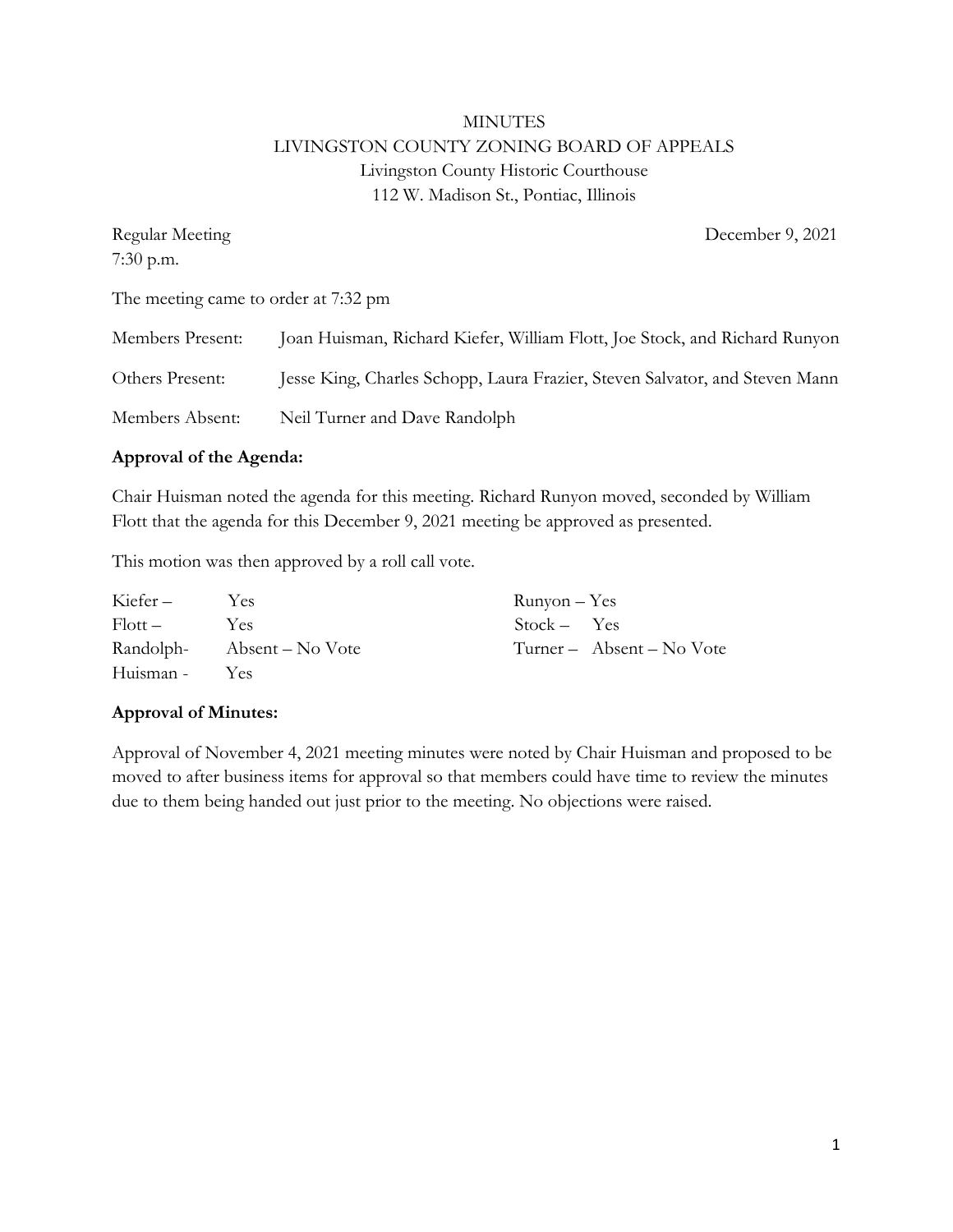#### **Business to be reviewed:**

# **SU-13-21 – Frazier**

This zoning case pertained to a special use request in an AG, Agriculture district located in Section 3 of Rooks Creek Township for the subject property to be used as a private recreational development. The applicants in this zoning case was seeking the special use to allow for a batting cage business to be operated on the property.

The assistant zoning administrator provided an overview of the case to zoning board members.

Laura Frazier, 9675 E. 2000 North Rd., Pontiac, IL was present at the meeting as a representative of the zoning case.

There was some discussion about how the business came about. Laura explained that her and her husband had initially built the machine shed to house the batting cages for their son to practice baseball in. Then, once people started seeing how the batting cages were, they began getting numerous requests for people to use their shed which is when they decided to open up the business.

There was then a question about whether teams could hold practices at their facility. Laura stated that they have had multiple teams contact them about that, but have had to turn them away. Laura added that teams could utilize their facility if they were to split the teams up into groups at staggered times, but not all together.

Hours of operation were then mentioned and discussed. Laura related to board members that members receive a card that they can swipe at the shed that will gain them access to it at any time, but their hours of operation are currently Monday thru Sunday 6 AM to 11 PM and their hours to use the pitching simulator are by appointment, but typically between 5 PM to 9 PM.

A question about employees then came up. Laura explained that her and her husband are the only people that operate the business.

Chair Huisman then noted the draft conditions of the special use. Laura stated that she had a chance to review them and that everything looked good to her.

With there being no further questions or concerns by zoning board members, William Flott moved, seconded by Richard Runyon that zoning case SU-13-21 be approved with a review to take place in one year.

This motion was then approved by a roll call vote.

| Kiefer –  | <b>Yes</b>                 | $Runyon - Yes$ |                           |
|-----------|----------------------------|----------------|---------------------------|
| Flott –   | Yes                        | $Stock - Yes$  |                           |
|           | Randolph- Absent – No Vote |                | Turner – Absent – No Vote |
| Huisman - | <b>Yes</b>                 |                |                           |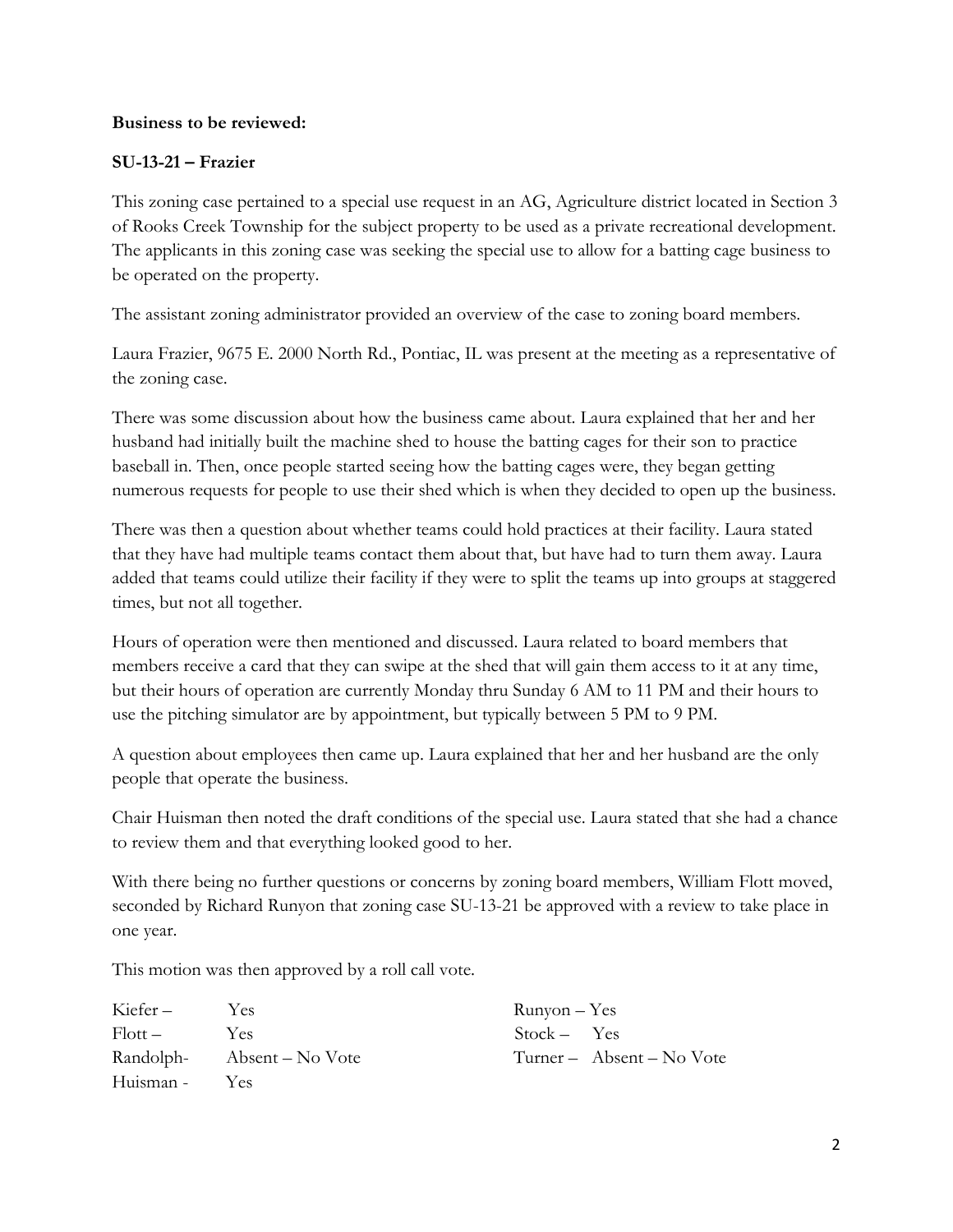#### **V-4-21 – Salvator**

This zoning case pertained to a proposed variance in lot dimension requirements in an AG, Agriculture, District located in Section 6 of Indian Grove Township. The applicant in this case was The Estate of Jerry Salvator Sr. who was requesting a variance to allow for reduced lot width requirements from the ordinance requirement of 150 feet.

The assistant zoning administrator provided an overview of the zoning case to zoning board members.

Steven Salvator, 323 W. Henry St., Pontiac, IL was present as a representative of the estate as well as the zoning case. His attorney, Steven Mann, was also present.

The assistant zoning administrator explained to zoning board members what had changed from the original October meeting on this matter where the applicants had added a 30 foot wide strip extending from lot "L1" to county road 1900 E. in addition to an easement that would be included for the existing gravel lane that was on the property. Therefore, the applicants would be seeking a variance for the 30 foot wide strip extending from lot "L1" to the county road as well as a variance in lot width for lot "L3" to allow for a lot width of 71.43 feet instead of the required 150 feet.

With there being no questions, William Flott moved, seconded by Richard Kiefer, that this case be approved contingent upon the applicants providing the zoning office with a final plat showing what is illustrated on the hand-drawn map that was provided to them showing what had changed from before.

The motion carried by a roll call vote.

| Kiefer –                  | Yes                        | $Runyon - Yes$ |                           |
|---------------------------|----------------------------|----------------|---------------------------|
| $F_{\rm l}$ ott –         | Yes                        | $Stock - Yes$  |                           |
|                           | Randolph- Absent – No Vote |                | Turner – Absent – No Vote |
| Huisman - $Yes\backslash$ |                            |                |                           |

#### **Approval of Minutes**

Chair Huisman then noted the minutes from the November 4, 2021 meeting and gave members an opportunity to review them.

A correction was noted and Richard Runyon moved, seconded by Joe Stock that the minutes be approved as amended.

The motion carried by a roll call vote.

| Kiefer –      | Yes.                       | $Runyon - Yes$ |                           |
|---------------|----------------------------|----------------|---------------------------|
| $Flott -$     | Yes                        | $Stock - Yes$  |                           |
|               | Randolph- Absent – No Vote |                | Turner – Absent – No Vote |
| Huisman - Yes |                            |                |                           |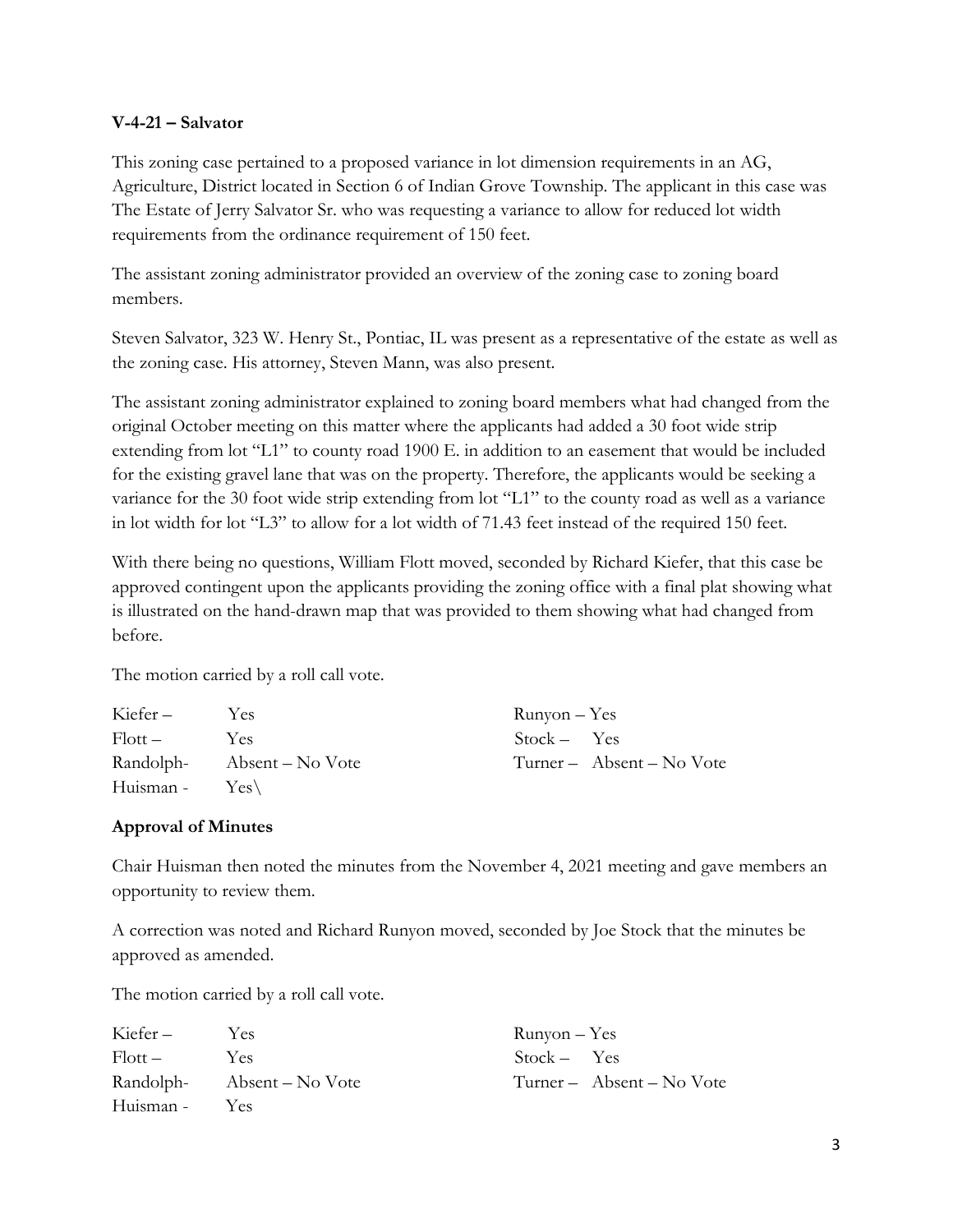# **Other Business:**

The assistant zoning administrator informed zoning board members that the agriculture and zoning committee of the county board had voted to add airports and quarries as part of their final decision making powers and that the ZBA would be holding a meeting on the matter at next month's meeting if it is approved by the county board at next week's meeting.

The assistant zoning administrator also noted the 2022 meeting schedule that was handed out to all members.

# **Findings of Fact and Decision:**

William Flott moved, seconded by Richard Kiefer, that the Findings of Fact and Decision be approved.

This motion was then approved by a roll call vote.

| Kiefer –            | Yes                        | $Runyon - Yes$ |                           |
|---------------------|----------------------------|----------------|---------------------------|
| $F _{\text{Ott}} =$ | Yes.                       | $Stock - Yes$  |                           |
|                     | Randolph- Absent – No Vote |                | Turner – Absent – No Vote |
| Huisman -           | <b>Yes</b>                 |                |                           |

**Public Comment:** None

**Report of Officers:** None

**General Discussion:** None